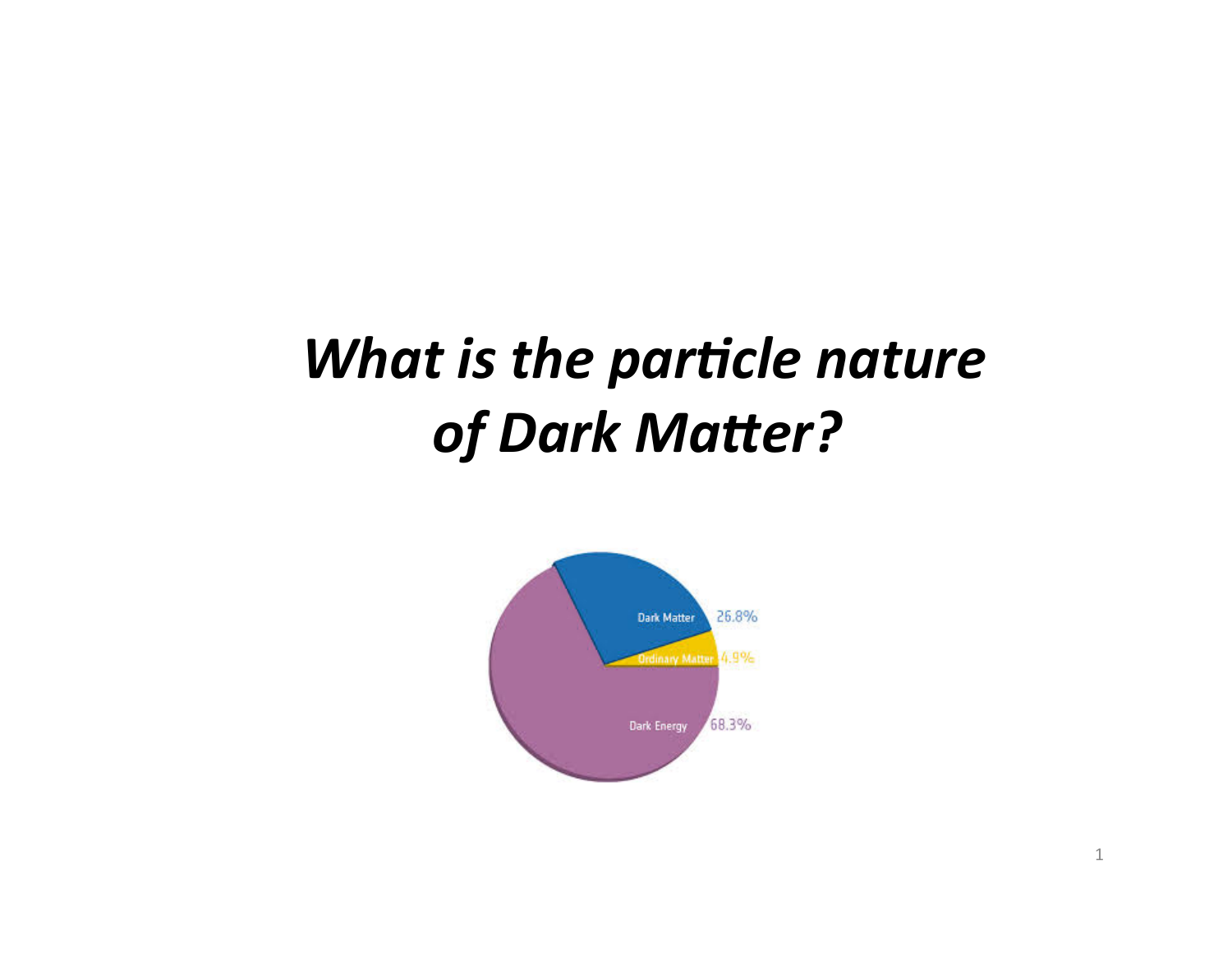## Some questions:

- How do forecasts on Dark Matter annihilation change when including a realistic model of foregrounds?
- How much can we tighten the constraints on DM annihilation by adding prior information on the scalar amplitude?
- What other dark matter scenarios can we learn about from the CMB? (baryon/dark matter interactions, a complex dark sector, dark matter scattering with neutrinos, other models?)
- What are the degeneracies with other non-standard cosmological parameters (i.e.,  $N_{\text{eff}}$ )?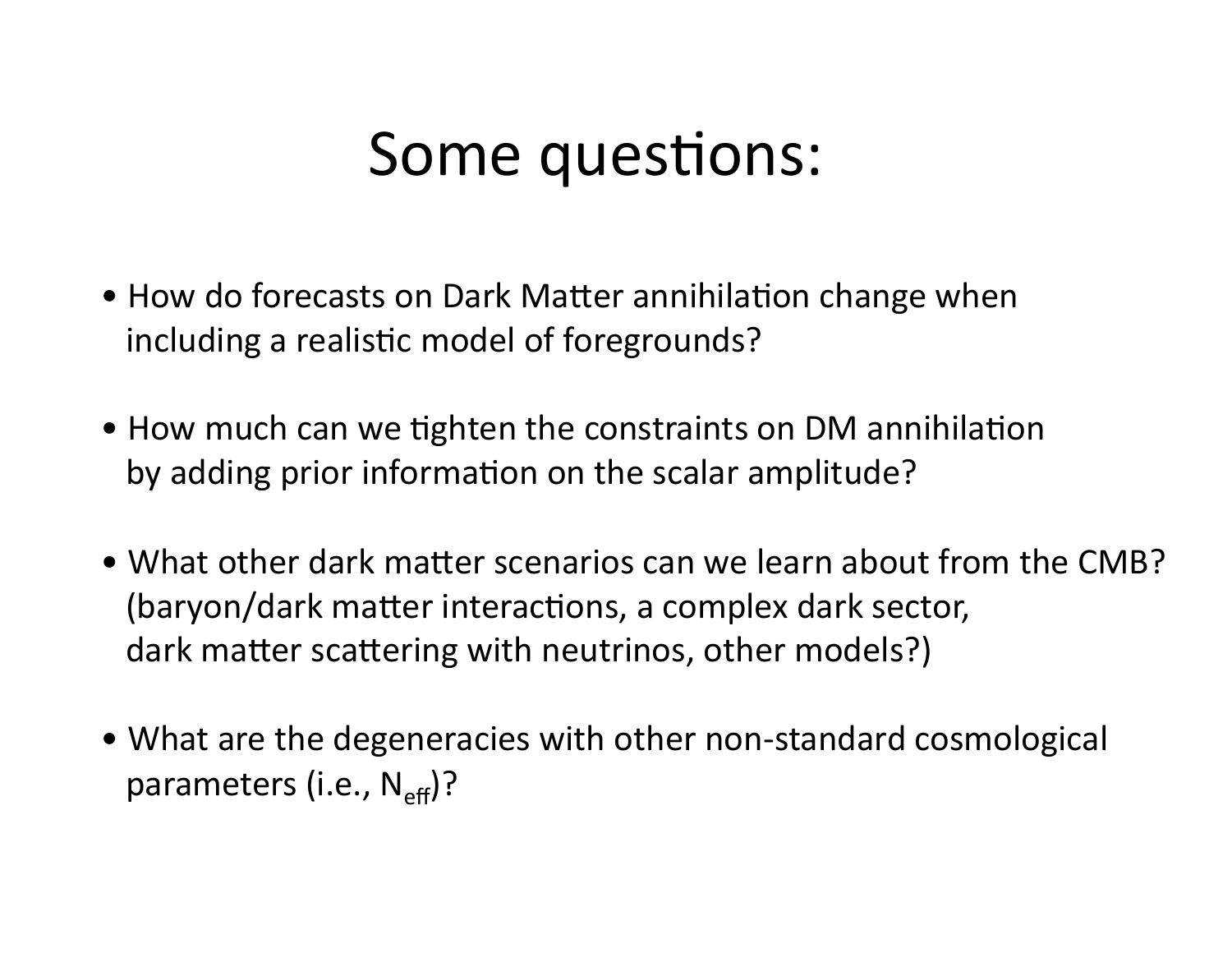# **WIMP Dark Matter Annihilation**

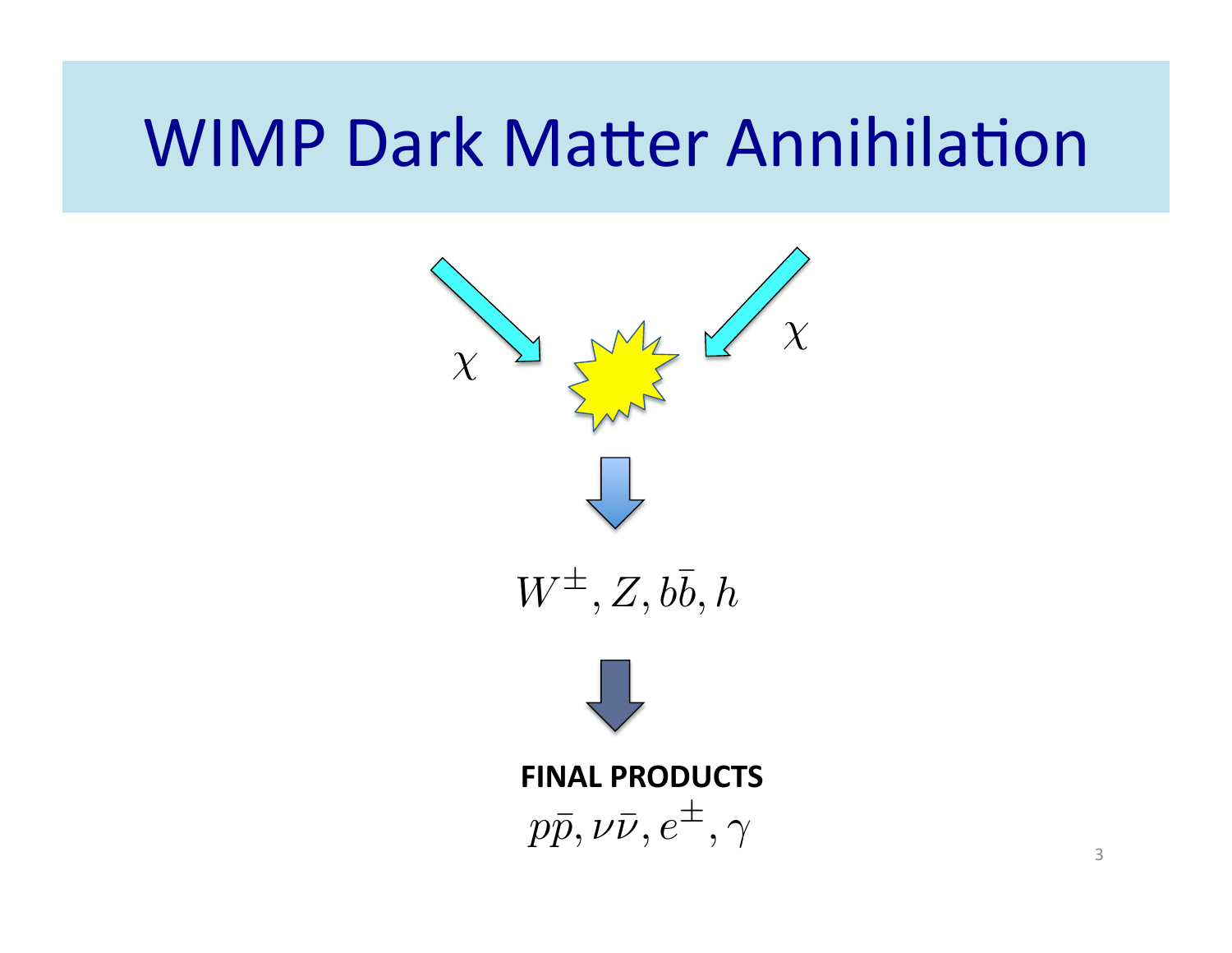# Energy Injection in the CMB





- Ionize neutral hydrogen
- Excite H atoms

Shull and van Steenberg, ApJ (1985) Chen and Kamionkowski, PRD (2004)

Energy injected into the plasma per unit volume, per unit time:

$$
\frac{dE}{dtdV} = \rho_{\chi}^2 \left[ \frac{f(z) \langle \sigma v \rangle}{m_{\chi}} \right]
$$

(Majorana particle)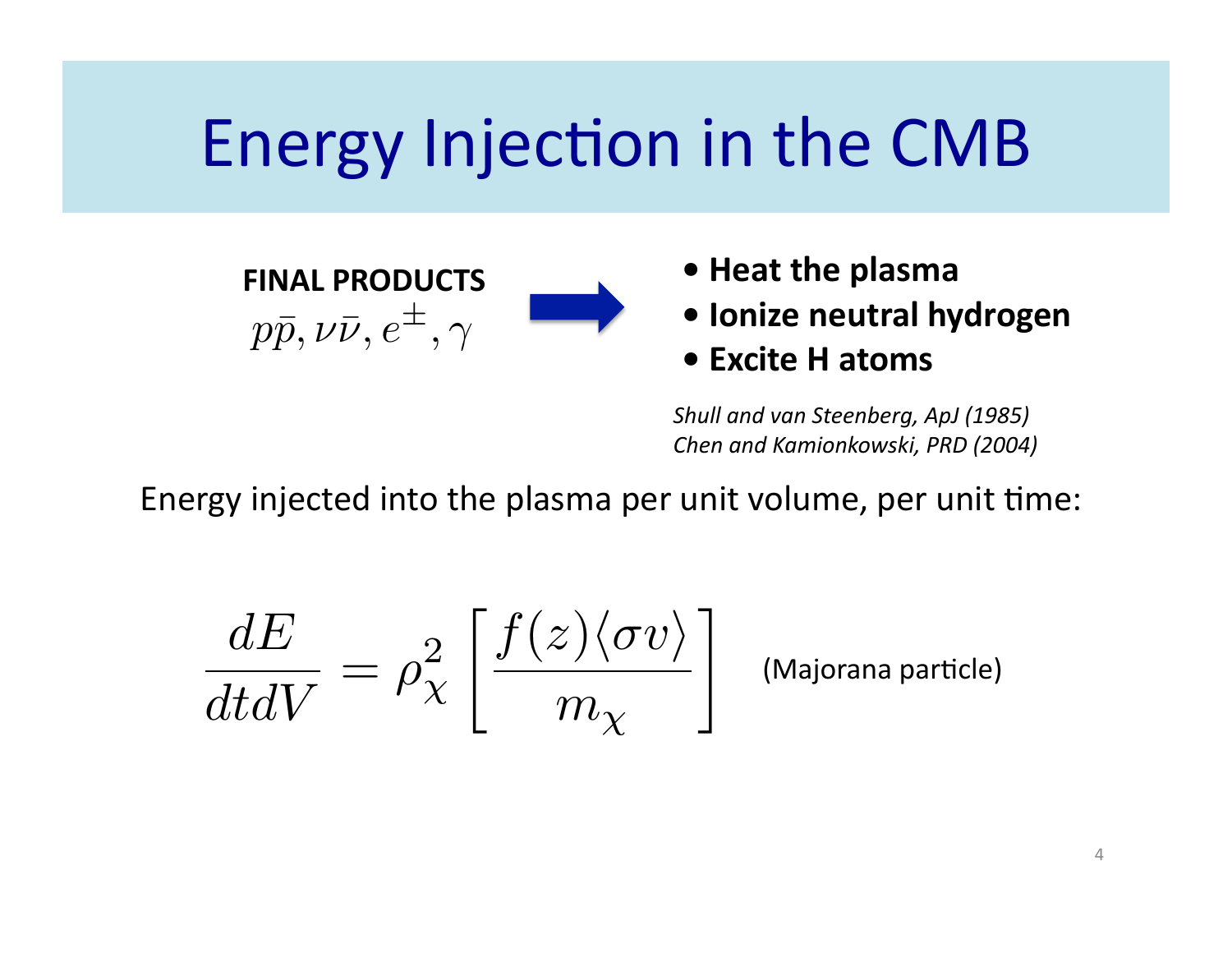## **Effect of Dark Matter Annihilation** on the CMB Temperature

A higher ionization suppresses the CMB temperature fluctuations.

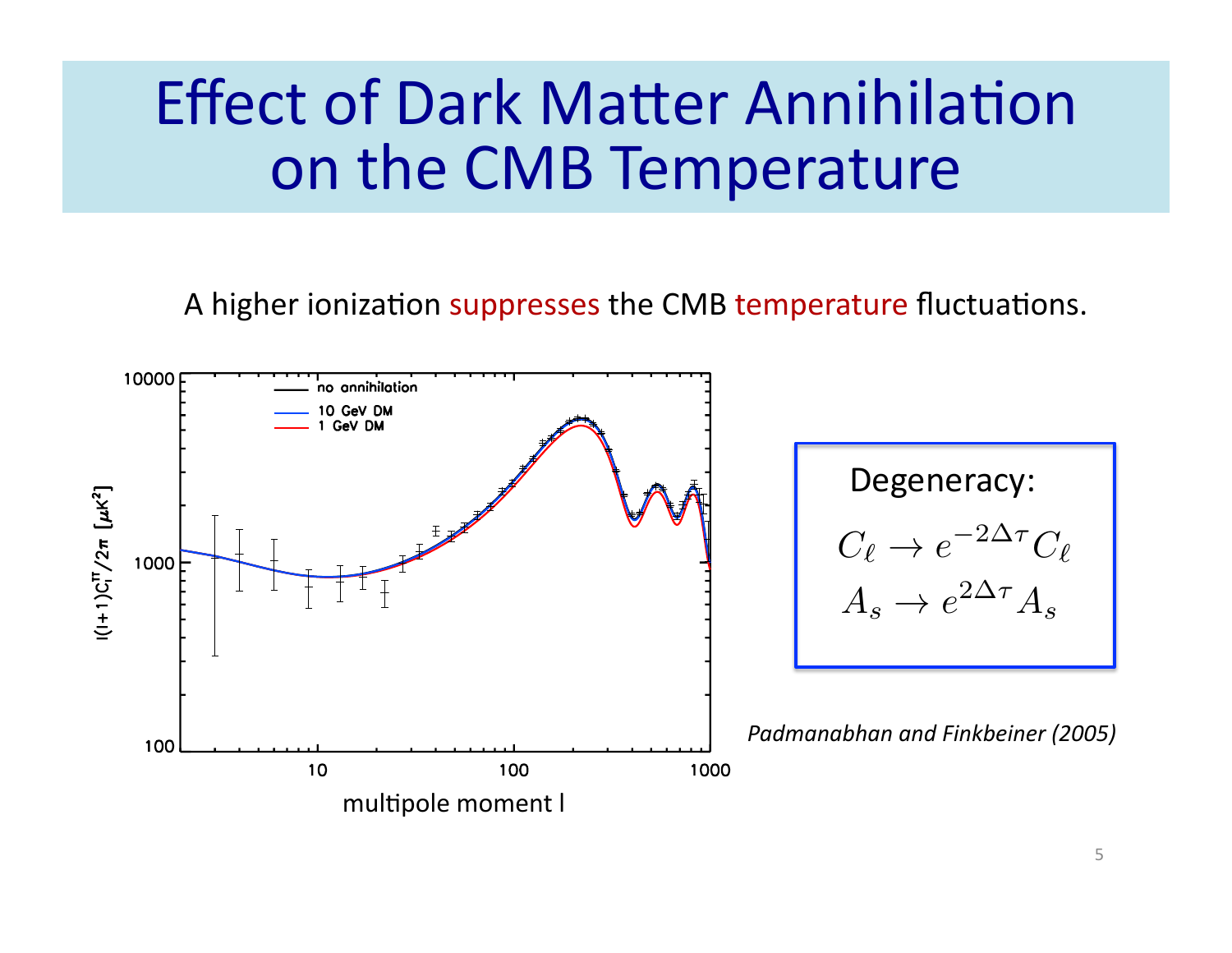# **Effect of Dark Matter Annihilation** on the CMB Polarization

A higher ionization enhances the polarization fluctuations at large scales.



- Screening of the observed spectrum at  $\vert$ >100.
- Re-scattering of photon generates extra polarization at large scales.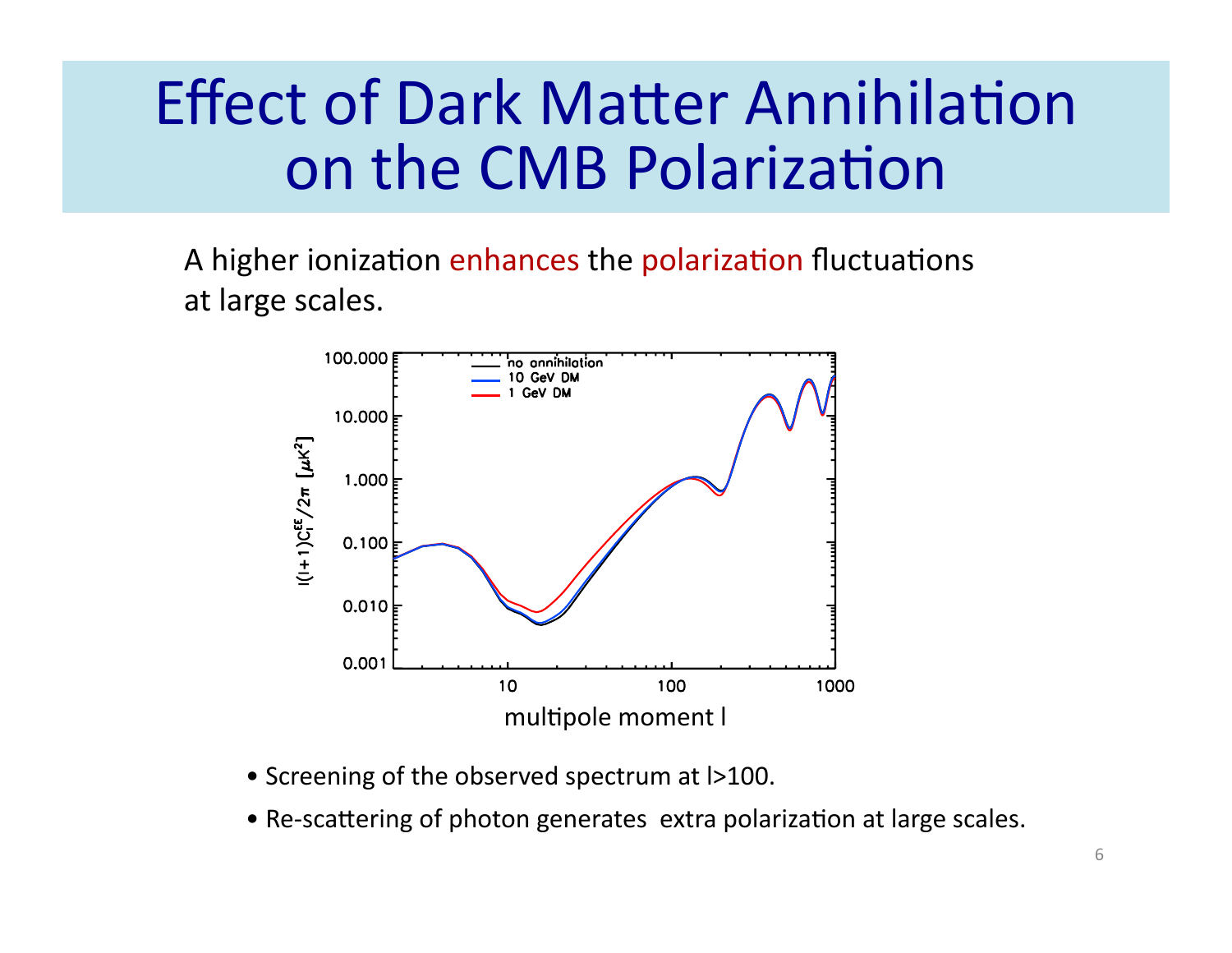## **WIMP Dark Matter Annihilation**



W. Wu, J. Errard, C. Dvorkin, C. L. Kuo, A. Lee, et al., ApJ (2014)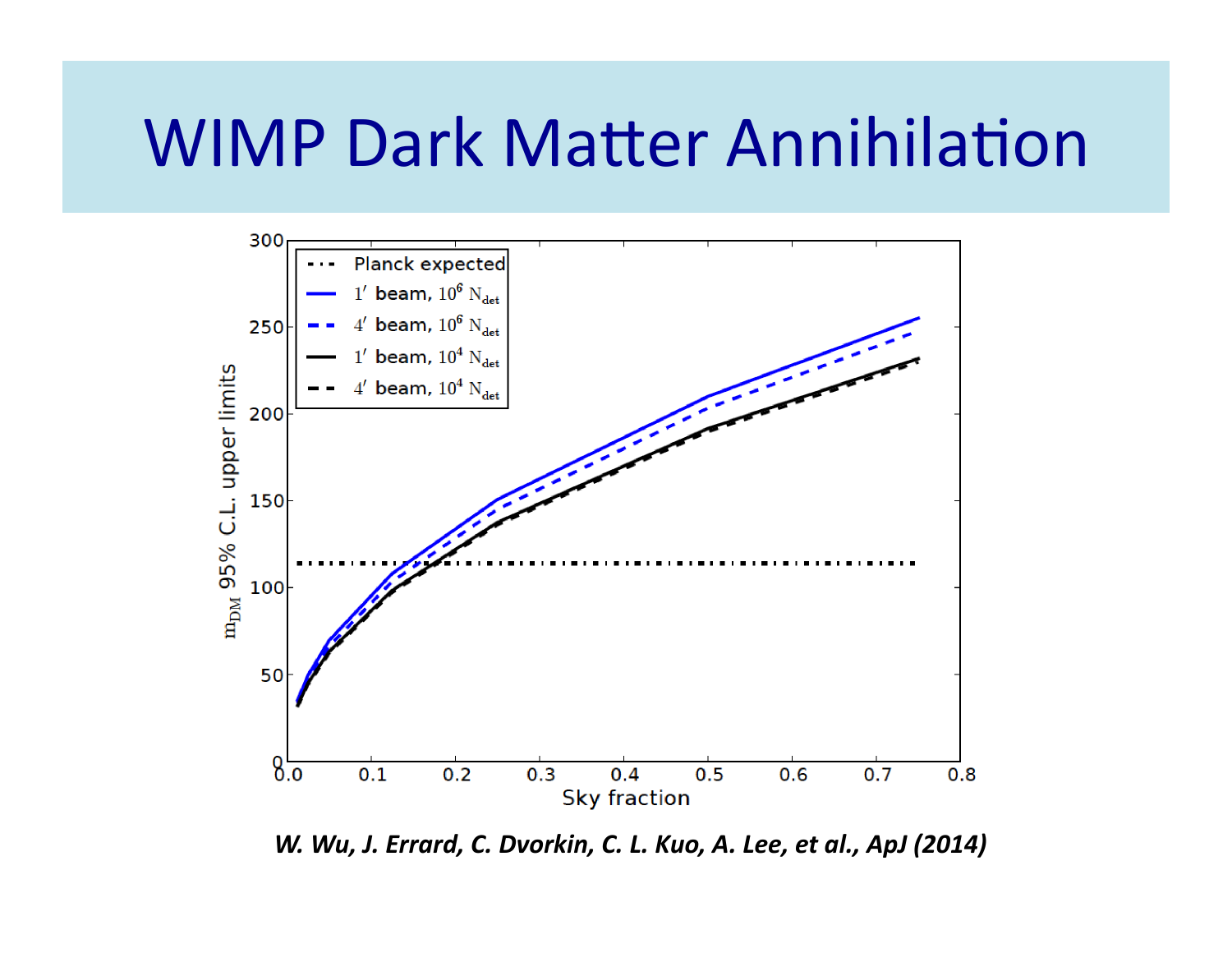## **WIMP Dark Matter Annihilation**